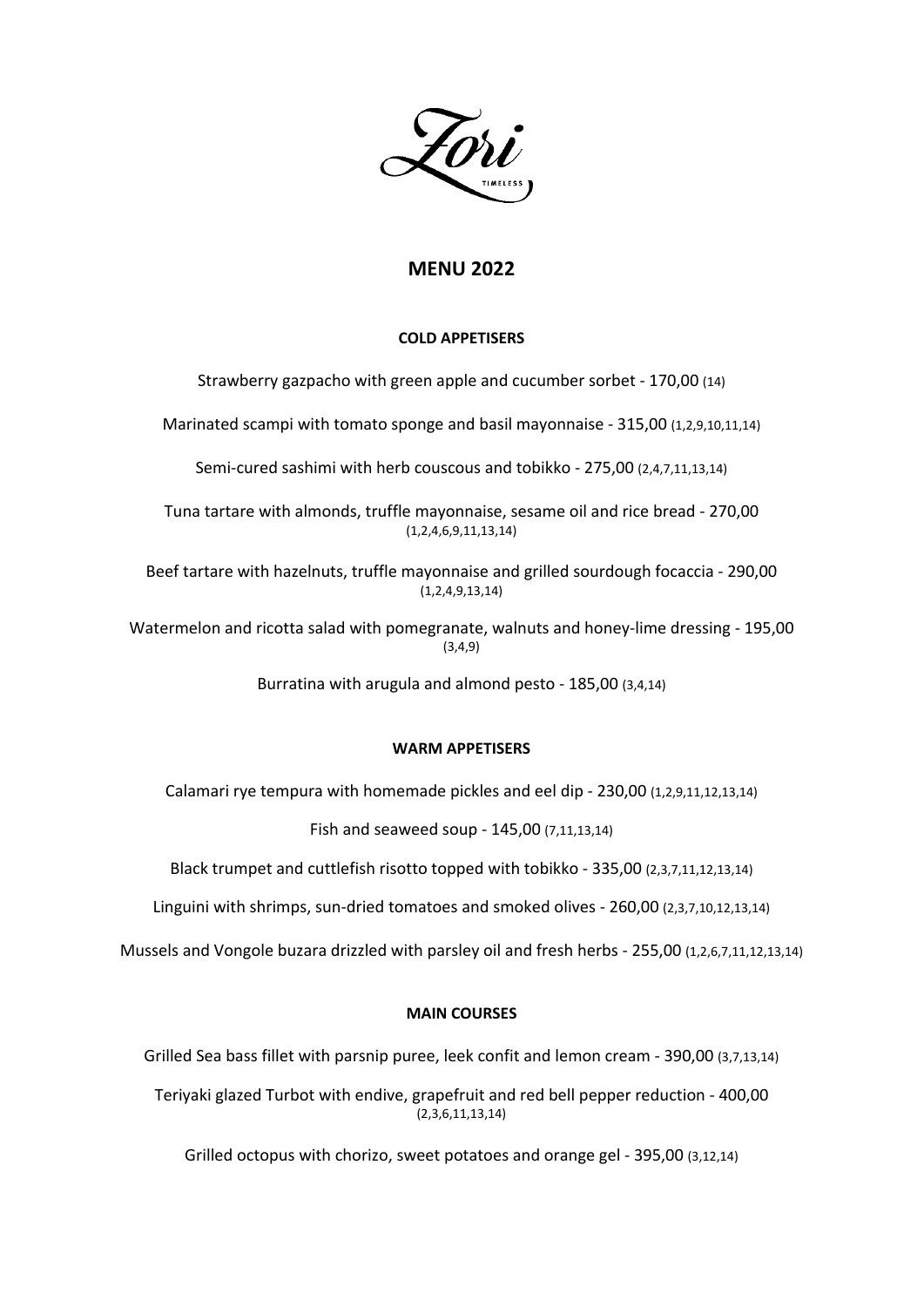Fresh Fish - catch of the day - 1kg - 880,00 (13)

Scampi 0,5 kg - 440,00 (10)

Lobster 0,5 kg - 740,00 (10)

Beetroot steak served with green beans truffle salad and beetroot reduction - 325,00 (14)

Tomahawk (for 2 persons) - 810,00 (14)

Duck breast with poached pear, fennel confit, wild berries and cocoa-amazake sauce 370,00 (14)

Honey-miso glazed lamb fillet with roasted carrots, nori pistachio cream, kale chips and pomegranate - 420,00 (3,4,11,14)

STEAKS served with potato cream, walnut and celery crumble, wild mushroom kombu sauce and beetroot reduction: (3,4,14)

> Beef tenderloin - 540,00 Ribeye - 498,00

We serve award winning, organic, meat from Rhug Estate that is bred to highest standards and served in Michelin starred restaurants around the world. Owner of the farm, Lord Newborough, was awarded in 2018., the Royal Warrant by HRH Prince Charles. Such an award proves the farm's dedication to the highest animal welfare standards, and also recognizes a commitment to caring for the environment through sustainable farming.

#### **DESSERTS**

Chocolate soufflé - 125,00 (1,2,3,4)

Zori trifle - 125,00 (1,2,3,4)

Margarita - 160,00 (3,4)

Coffee Hazelnut - 140,00 (3,4,14)

Real chocolate is regenerative. And Original Beans is the rare real deal – pure chocolate that's as delicious as it's good…for people and planet.

Since 2008. Original Beans have ventured into remote rainforests to source the world's rarest cacao beans and transform the cultures of chocolate, food and luxury.

\* Allergens: 1 - eggs; 2 - gluten; 3 - milk; 4 - tree nuts; 5 - peanuts; 6 - sesame; 7 - celery; 8 - lupin; 9 **mustard; 10 - crustaceans; 11 - soya; 12 - molluscs; 13 - fish; 14 - sulphites**